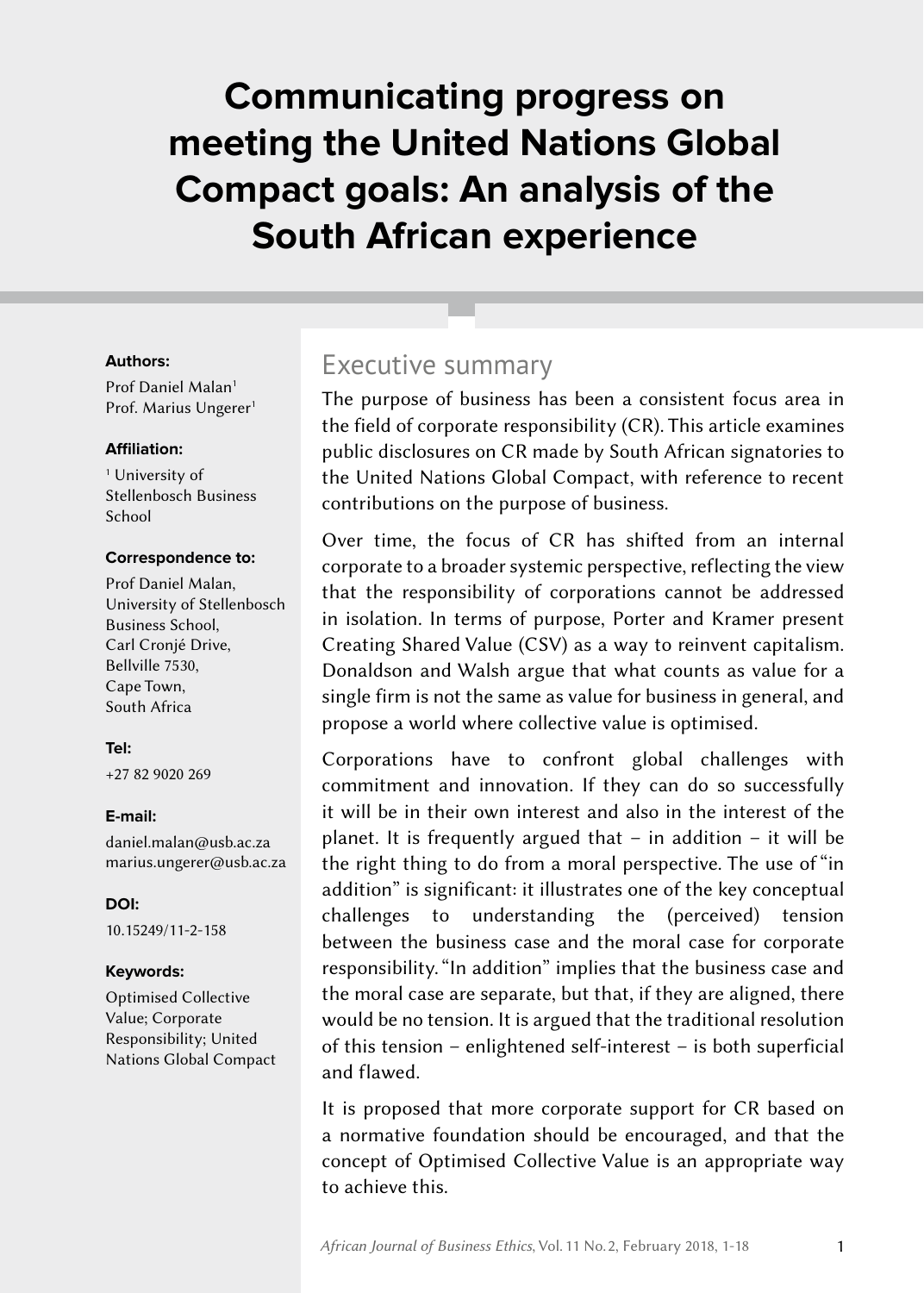Using narrative analysis, the public disclosures of the 19 South Africa signatories to the UN Global Compact were assessed on the basis of their emphasis on either the business case or the moral case; on either the global or the local context; and either performance or conformance aspects of governance. Finally, a general assessment was made of whether the COPs were mainly a public relations exercise, mainly a compliance exercise, or whether a clear commitment to the principles of the UN Global Compact was demonstrated.

# 1. Introduction

The purpose of business has been a consistent focus area in the field of corporate social responsibility (CSR). Corporate social responsibility is defined by Carroll, Lipartito, Post, Werhane and Goodpaster (2012:7) as "the idea that the corporation exists in society and has rights and responsibilities as a member (or citizen) of that society". There is, however, a growing preference for the term "corporate responsibility" (CR), based loosely on the realisation that there is a need to move beyond an exclusive reference to social aspects (Smith & Lenssen, 2009:6).

Furthermore, over time, the focus of CR has shifted from the corporate to the systemic perspective, reflecting the view that the responsibility of corporations cannot be addressed in isolation. Two contributions to this view are submitted in this article. Porter and Kramer (2011:3) describe how creating shared value (CSV) can "reinvent capitalism". Donaldson and Walsh (2015:202) propose "a world where collective value is optimised, where the dignity of every business participant is recognized and honored, where every act and decision in the world of business clears the Dignity Threshold". The dignity threshold is part of a range of carefully defined concepts, which will be discussed later, and refers to the minimum level of respect that should be accorded to business participants (Donaldson & Walsh, 2015:188).

One of the reasons for this shift in focus is that corporations are increasingly confronted with challenges once thought to belong squarely in the domain of governments. Examples include climate change and increasing inequality between rich and poor, as well as political conflict and human rights abuses, especially in developing countries. In her response to the uncertainty and volatility caused by the outcome of the 2016 United States (US) presidential election, Erika Karp, CEO of Cornerstone Capital, confirms that some corporations embrace these challenges:

At Cornerstone we believe that the private sector will power progress in meeting the world's imperatives including addressing everything from climate change, water scarcity, income inequality, gender equity, and healthcare provision, to infrastructure building.<sup>1</sup>

Corporations have to confront these challenges with commitment and innovation. If they can do so successfully, it will be in their own interest and also in the interest of the planet. It is frequently argued that – in addition – it will be the right thing to do from a moral perspective. The use of "in addition" is significant: it illustrates one of the key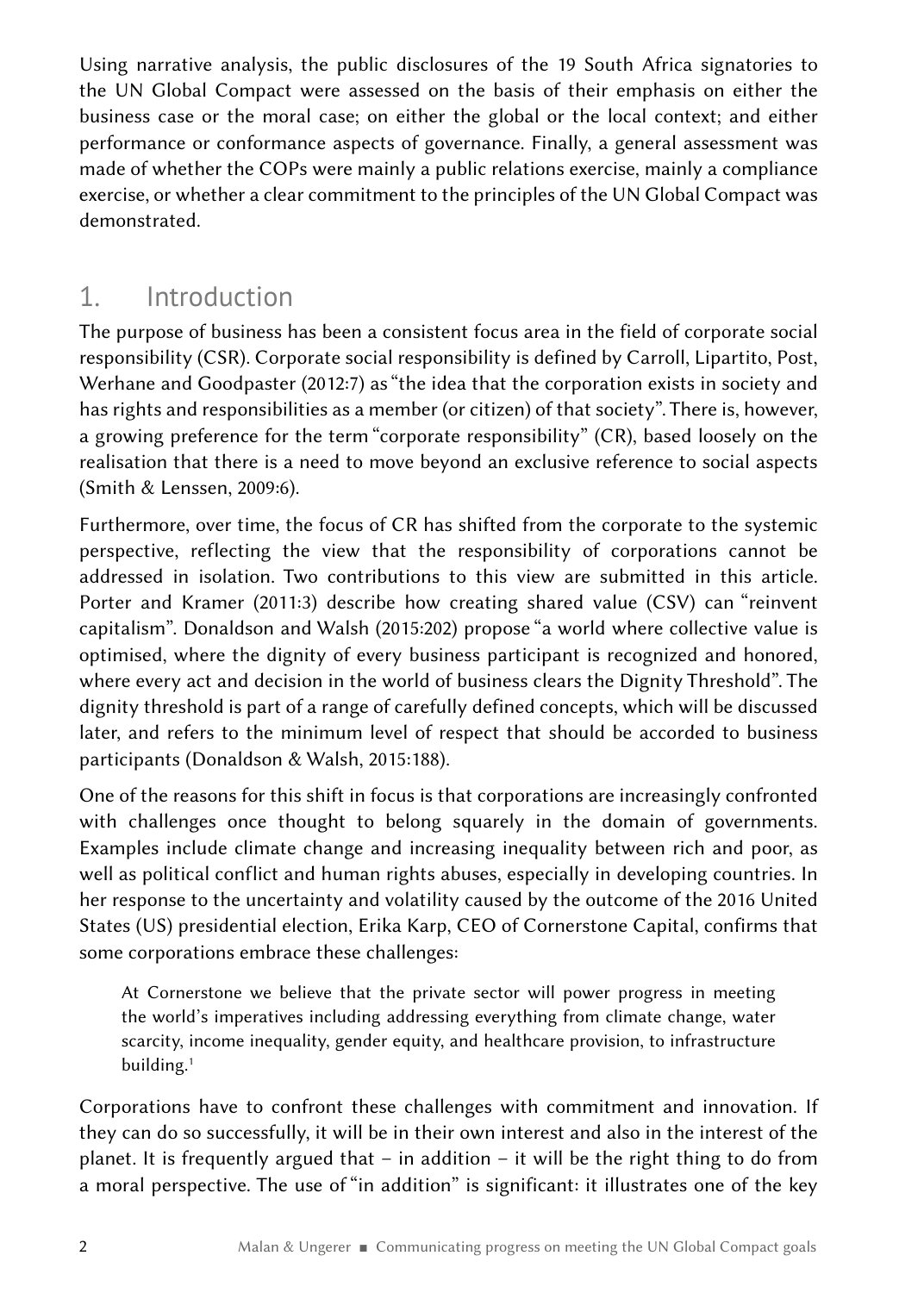conceptual challenges to understanding the (perceived) tension between the business case (corporations do things, including acting with integrity, because they will increase their profit) and the moral case (corporations do certain things because they are the right things to do, whether they will increase profit or not).

"In addition" implies that the business case and the moral case are viewed as separate, but that, if they were aligned, there would be no tension. At this stage, the reader's mind should be put at rest that this article is not about revisiting discussions on whether the business case/moral case debate should or should not be an "either/or" debate. It is argued that the traditional "and/and" resolution of this tension – that of enlightened self-interest – is both flawed and superficial. The resolution is flawed because it uses a theoretical sleight of hand to sidestep the choice between the two by arguing that corporations do things because they are the right things to do and that, fortunately for them, they also happen to be good for business, implying that the two dimensions are always related by happy coincidence. And the resolution is superficial because, more often than not, this approach is associated with mere lip service to fundamental ethical principles.

To set the context, the next section explores  $-$  briefly  $-$  different ways of viewing the world we live in and presents a concise historical background to CR. This is followed by a discussion of the contributions made by Porter and Kramer (2011) and Donaldson and Walsh (2015), an introduction to the UN Global Compact and a description and analysis of public disclosures made by South African signatories. The article concludes with suggestions on how Donaldson and Walsh's concept of optimised collective value (OCV) can contribute to improved corporate responsibility practices.

#### 1.1 Understanding the world in which people do business

The following statements are oversimplified, but useful to understand the big picture. The way in which people view the world (and the role of business in the world) is framed by a theoretical approach (how to understand it), and a practical approach (how to change it). The theoretical approach may be either normative, prescribing what ought to be done, or it may be empirical, describing the way things are. Each of these views of the theoretical approach presents significant challenges and complexities. Practitioners often accuse those holding the normative view of being idealistic and not in touch with the business environment. The empirical approach is sometimes challenged because it does not grapple with the difficult ethical issues implicit in a business environment, and also because the large amounts of quantitative data associated with empirical investigation and the correlations between the data do not necessarily prove causation.

To summarise a lively debate that has ensued over many decades is not easy, but the following is an attempt to describe how – in broad terms – different individuals and corporations have viewed corporate responsibility over time. There has been progress from philanthropy and traditional CSR, to CSR based on enlightened self-interest or strategic CR, sometimes explained as a shift from focusing on how profits are spent, to how profits are made.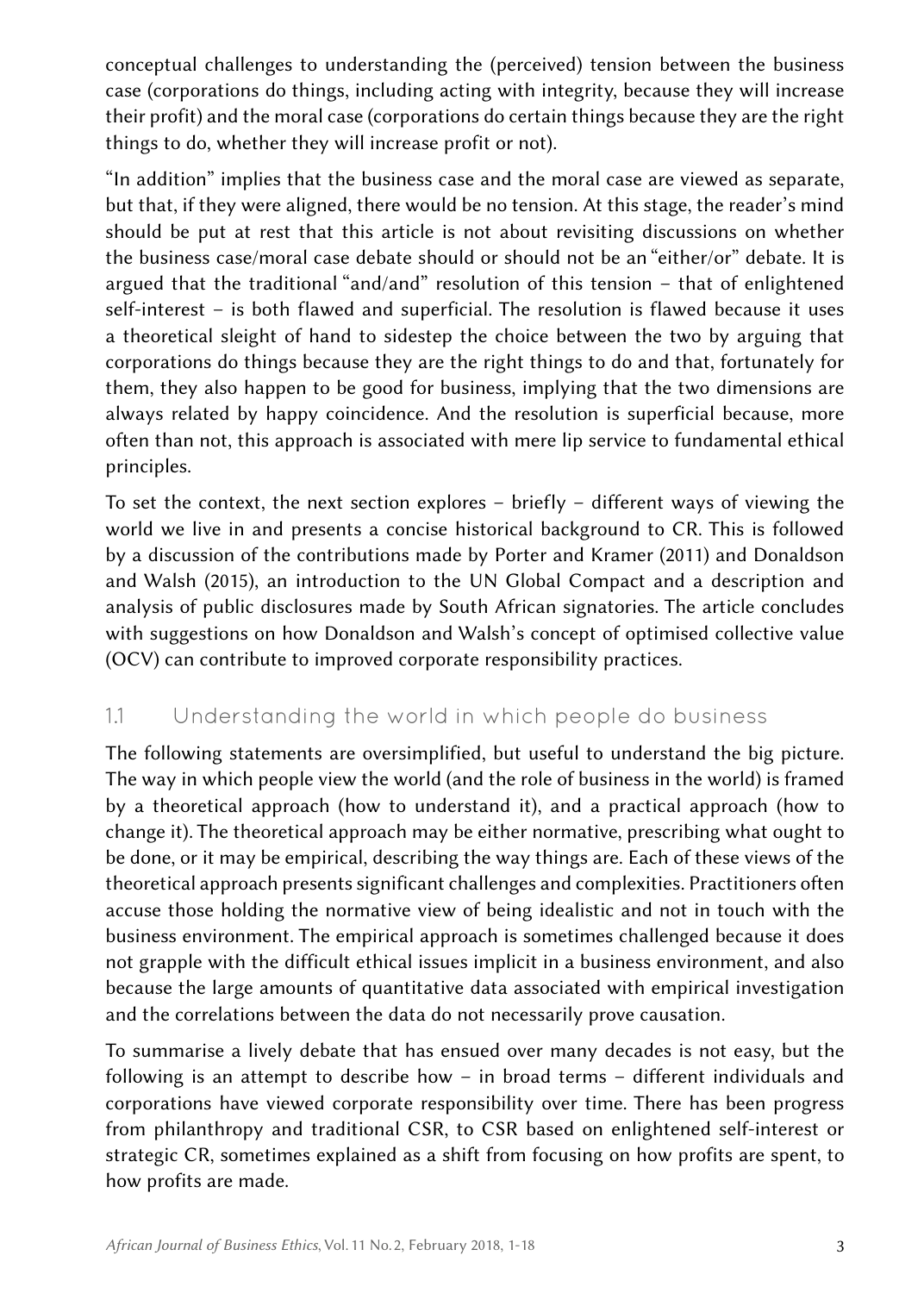Those who adopt traditional CSR approaches usually prefer a percentage of profits to be spent on worthy causes, often to offset the way in which the profits were made, and sometimes cynically refer to this spending as guilt money. Those who choose the enlightened self-interest approach take cognisance of both risks and opportunities, and are therefore strongly focused on stakeholder engagement. However, the latter approach is mostly opportunistic, and, if the business case is not strong enough, corporations might quickly lose interest and step away from what could be regarded as values-driven behaviour. Strategic CR is based on a deeper reflection on the purpose of business and the way in which corporations form an integral part of society. Driven by a clear understanding of the nature of the business, interventions are designed and contributions are made in such a way that the corporation uses its particular strengths to contribute to societal needs and thrive at the same time. Strategic CR is based on the real capabilities and specific expertise of the corporation and can achieve integration on two fronts. Firstly, so-called CSR activities are no longer peripheral, but are integrated into the core activities of the corporation. Secondly – and this is the most difficult part to achieve – the business case and moral case are not presented as part of an either/or choice, but rather there is a clear acknowledgement that core values are not negotiable. In other words, the moral case trumps the business case. This is also the preferred approach in this article.

Neither strategic CR nor stakeholder theory that forms the theoretical underpinning for the approach is new. As will be explained below, much of this thinking was incorporated, without recognition, in the creating shared value (CSV) model of Porter and Kramer (2011). It will be argued that CSV only emphasises the business case, while the contribution of Donaldson and Walsh (2015), namely optimised collective value (OCV), is built on a normative foundation without losing any of the strategic value implicit in CSV. It is acknowledged that terminology can be overwhelming or confusing, or both. In 2007 a complete reference guide with more than 350 definitions, entitled *The A to Z of Corporate Social Responsibility* was published (Visser, Matten, Pohl & Tolhurst, 2007). Since then, CSV and OCV, as well as a few others, have been added to the list, and will be addressed in this article.

#### 1.2 The purpose of business

Williams (2008:431) argues that there is an emerging new role for the corporation within society, and discusses the UN Global Compact as a useful forum where this role can be investigated. According to him, there is growing consensus that multinational corporations have a moral obligation as corporate citizens to assist the poor, but that the extent of these obligations is not clear. This is where the UN Global Compact offers a "forum under the umbrella of the United Nations" where this changing role of business and its moral purpose can be discussed (Williams, 2008:435). Although the choice to reference assisting the poor as an example might be more relevant from a philanthropic perspective, it is the acknowledgement of a moral obligation (the moral case) that is important here.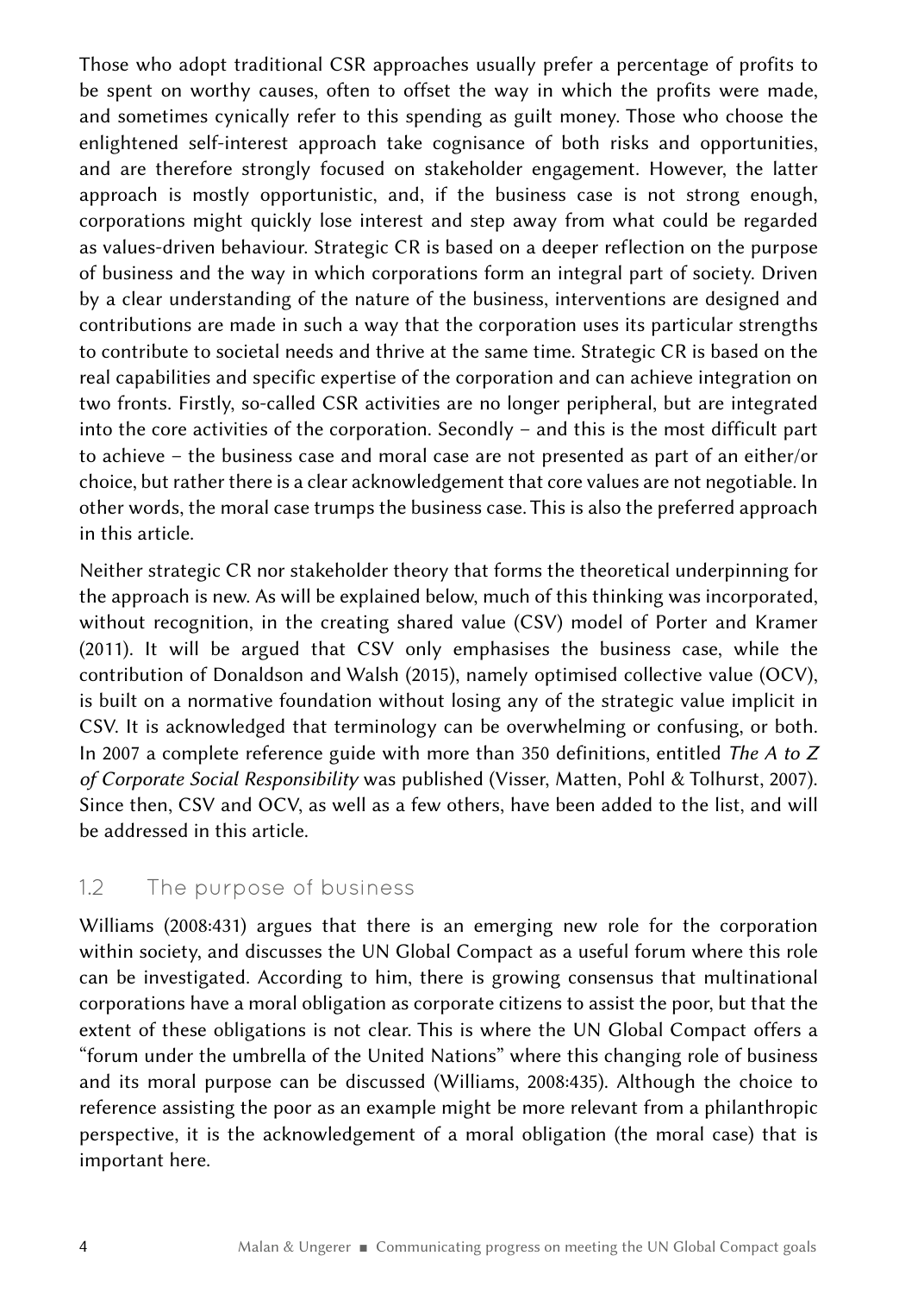Following a fairly scathing review of CSR by *The Economist* (2005), a follow-up report was published in 2008 by the same publication, where it refers to the fact that the 2005 report had "acknowledge[d], with regret, that the CSR movement had won the battle of ideas" (*The Economist*, 2008:4). Whether this regret had anything to do with Milton Friedman's views from 35 years earlier of CSR as unadulterated socialism is not clear, but the 2008 report – as indicated by its title of "Just Good Business" – acknowledges, with no regret this time, that "clearly CSR has arrived" (*The Economist*, 2008:4). It then proceeds to explain how companies should view this development (*The Economist*, 2008:14):

One way of looking at CSR is that it is part of what businesses need to do to keep up with (or, if possible, stay slightly ahead of) society's fast-changing expectations. It is an aspect of taking care of a company's reputation, managing its risks and gaining a competitive edge. This is what good managers ought to do anyway.

Those who support CR from a moral point of view increasingly support the "just good business" approach from an operational point of view. In other words, by integrating CR into the strategic elements of the corporation instead of having a marginalised CSR department with a separate budget, the positive impact on stakeholders can be increased. This raises the question of intentionality – does it count from a moral point of view if corporate behaviour is not based on a sense of moral duty? Immanuel Kant would say no, but many beneficiaries of CR will simply not care.

Although many scholars have questioned the originality of CSV with reference to stakeholder theory and strategic CR, it was pointed out by Malan (2016:103) that even the views of Milton Friedman contained many of the same ideas, as illustrated by Table 1.

| <b>Porter and Kramer</b>                                                                                                                                                                                                                                                                                                                                                    | <b>Friedman</b>                                                                                                                                                                                                                |
|-----------------------------------------------------------------------------------------------------------------------------------------------------------------------------------------------------------------------------------------------------------------------------------------------------------------------------------------------------------------------------|--------------------------------------------------------------------------------------------------------------------------------------------------------------------------------------------------------------------------------|
| "It is not philanthropy but self-interested behavior to create<br>economic value by creating societal value. If all companies<br>individually pursued shared value connected to their particular<br>businesses, society's overall interests would be served.<br>And companies would acquire legitimacy in the eyes of the<br>communities in which they operated." (2011:17) | "It may well be in the long run<br>interest of a corporation that is a<br>major employer in a small community<br>to devote resources to providing<br>amenities to that community or to<br>improving its government." (2002:36) |

Table 1: Comparison between the views of Porter and Kramer, and Friedman

Crane, Palazzo, Spence and Matten (2014) published a critique of CSV in which they described the approach as unoriginal and naïve, and as "a reactionary rather than transformational response to the crisis of capitalism" (Crane *et al*., 2014:131). Porter and Kramer responded defensively and re-asserted the novelty of their ideas (Porter & Kramer, 2014), while labelling the views of Crane and colleagues as "wishful thinking" (Porter & Kramer, 2014:150). In their final rejoinder, Crane *et al*. (2014:152) stated the following: "Where the wishful thinking really comes in though is in Porter and Kramer's naïve belief that the role of business in addressing the world's major social problems can, or should, only be addressed through the lens of corporate self-interest."

Malan (2016) has argued that corporations have to make decisions from time to time that will conflict with either their own perceived self-interest or those of their stakeholders.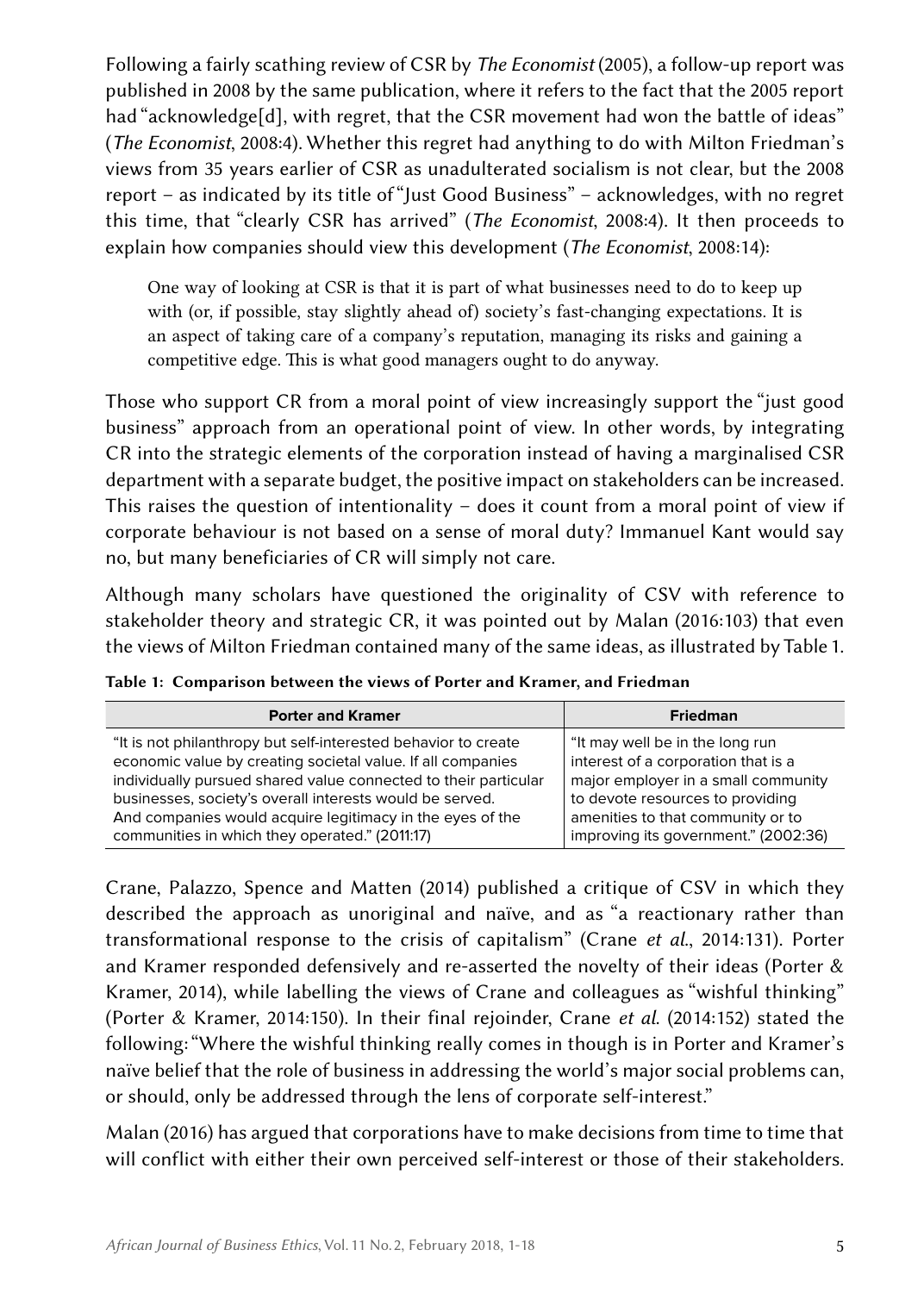He also pointed to a perceived correlation between the moral case and philanthropy, and between the business case and strategic CR:

[T]here is a need to decouple the motivation for specific behaviour from the behaviour itself. It is becoming increasingly clear that the most effective way for corporations to respond to societal expectations is to integrate these activities into their day-to-day activities, and not to manage these as something separate or peripheral. But doing it in a particular way does not necessarily correlate with the motivation for doing it in the first place. (Malan, 2016:105)

To explore the motivation for behaviour in more detail, we now turn to a different view of the purpose of business.

### 1.3 Optimised collective value

Although it was not published as a direct response to CSV, the contribution by Donaldson and Walsh (2015) on a theory of business presents a new perspective that could present a viable alternative. They argue that it is difficult to describe the purpose of business because we are confronted with a composition fallacy: a blurred double image of value, where "what counts as value for a single firm is laid atop an image of what counts as value for business in general" (Donaldson & Walsh, 2015:181). Their goal is to develop a theory of business with both normative and empirical relevance, a goal that is reminiscent of Donaldson's earlier work with Dunfee on integrative social contracts theory (ISCT) (Donaldson & Dunfee, 1999).

When they introduced ISCT formally, Donaldson and Dunfee (1994) positioned this theory as an attempt to bridge the gap between empirical and normative research in business ethics, where researchers with philosophical training mainly employ normative, non-empirical methods, while researchers in business and management science with training in empirical methods apply their techniques – mostly in descriptive fashion – to areas such as managerial motivation and investigation of the relationship between ethical behaviour and financial performance. Donaldson and Dunfee (1994:254) describe their proposed theory as a "normative theory … which incorporates empirical findings as part of the contractarian process of making normative judgments".

Donaldson and Walsh (2015:181) argue that there are three separate challenges when thinking about the nature of business: we grapple with the purpose of business, we struggle to deal with the composition fallacy, and we have to deal with the fact that business is not always an unalloyed good.

As was mentioned above, their contribution is not proposed as an alternative for CSV, but rather as a viable alternative to dominant neo-classical economics and in particular the theory of the firm. Donaldson and Walsh acknowledge that neo-classical economics serves business leaders well. However, they explain that the theory was not developed to address society's broader interest in business activity. In other words, the theory functions well for its designated purpose, but the problem is that the purpose itself is limited.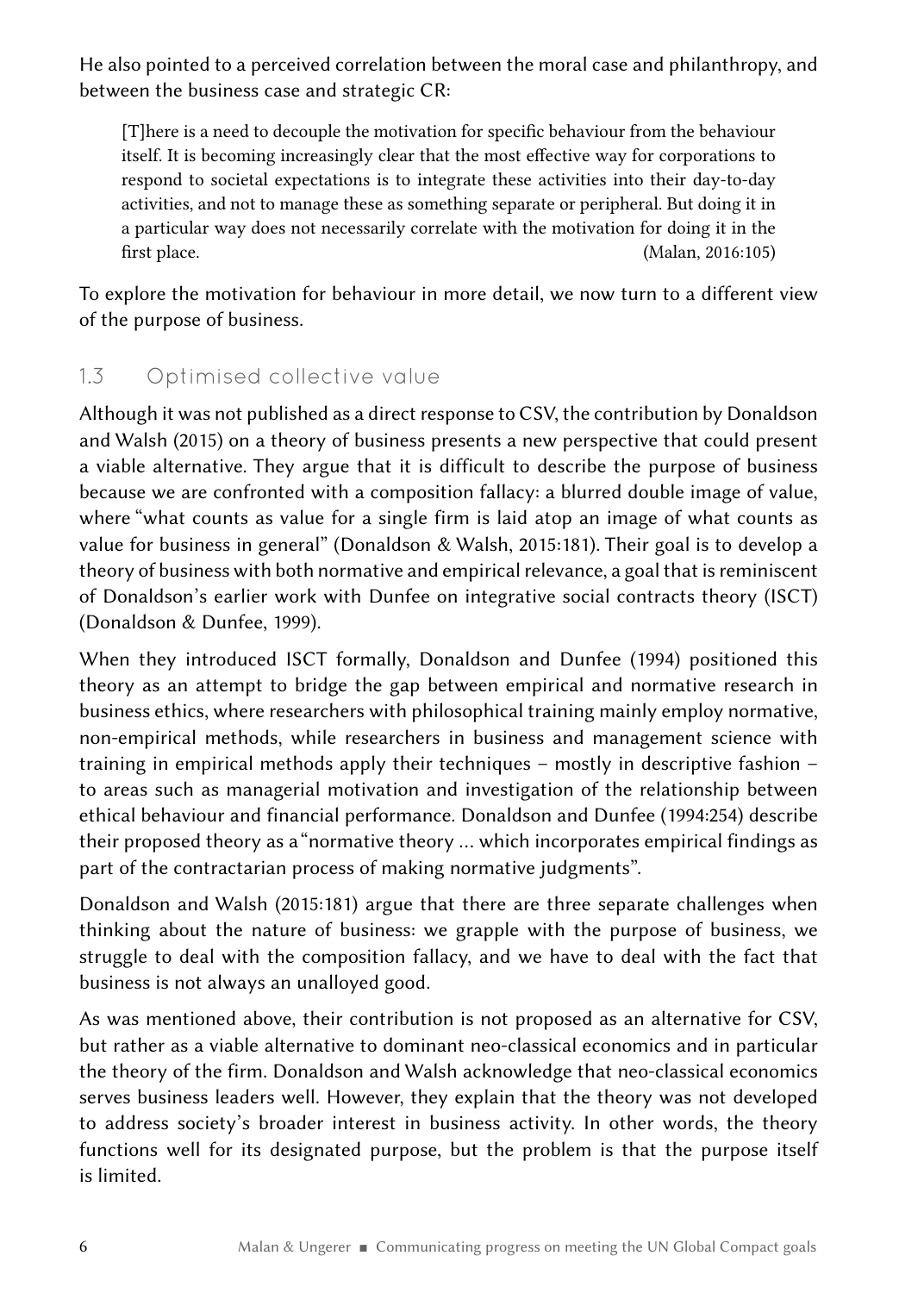In response, Donaldson and Walsh (2015:182) outline the beginning of a theory of business, which has to focus on four aspects: purpose, accountability, control and the nature of business success. The following three definitions are important to understand their argument (Donaldson & Walsh, 2015:188):

- Positive value: a reason for acting where the object of the act is seen as worthy of pursuit;
- Intrinsic value: a positive value whose worth does not depend on its availability to achieve other positive value (dignity being the key intrinsic value); and
- Collective value: the agglomeration of the business participants' benefits, net of any aversive business outcomes.

Ultimately, Donaldson and Walsh describe business success as optimised collective value (OCV). This is a normative description, because it says something about the world we hope to inhabit. As humans, we need to determine what is acceptable and unacceptable in terms of approaching that world, and the intrinsic value of dignity establishes that minimum decision criterion. Each individual firm holds two interrelated purposes – a focal purpose and a contextual purpose. The focal purpose is to provide a high-quality good or service at a competitive, profit-making price. If this is not achieved, the firm will go out of business. The contextual purpose is described as follows (Donaldson & Walsh, 2015:198):

[a] firm is a human creation, one designed by humans and for humans. At a minimum, all of its activities must clear the Dignity Threshold. No firm should disrespect the inherent worth, the dignity, of its many Business Participants. It must treat each one with respect. Moreover, no firm should forget that the final justification of its activities from a social perspective lies in its contribution to collective value.

One of the most innovative contributions of Donaldson and Walsh (2015) is the introduction of the blurred double image of value (the composition fallacy of value for the single firm and value for business in general). But there is also another blurred image of value: economic value and moral value.

The origin of value and values can be found in old French (*valoir*) and Latin (*valere*), both referring to the intrinsic worth of something, and historically value was only sometimes expressed as a quantified amount equivalent to its worth. Porter and Kramer (2011) clearly have a preference for economic value, and also focus on the value for the single firm. On the other hand, Donaldson and Walsh (2015) emphasise the normative dimension of their approach, while at the same time focusing on the creation of value for business in general, which means they are diametrically opposed to the philosophy that underpins CSV.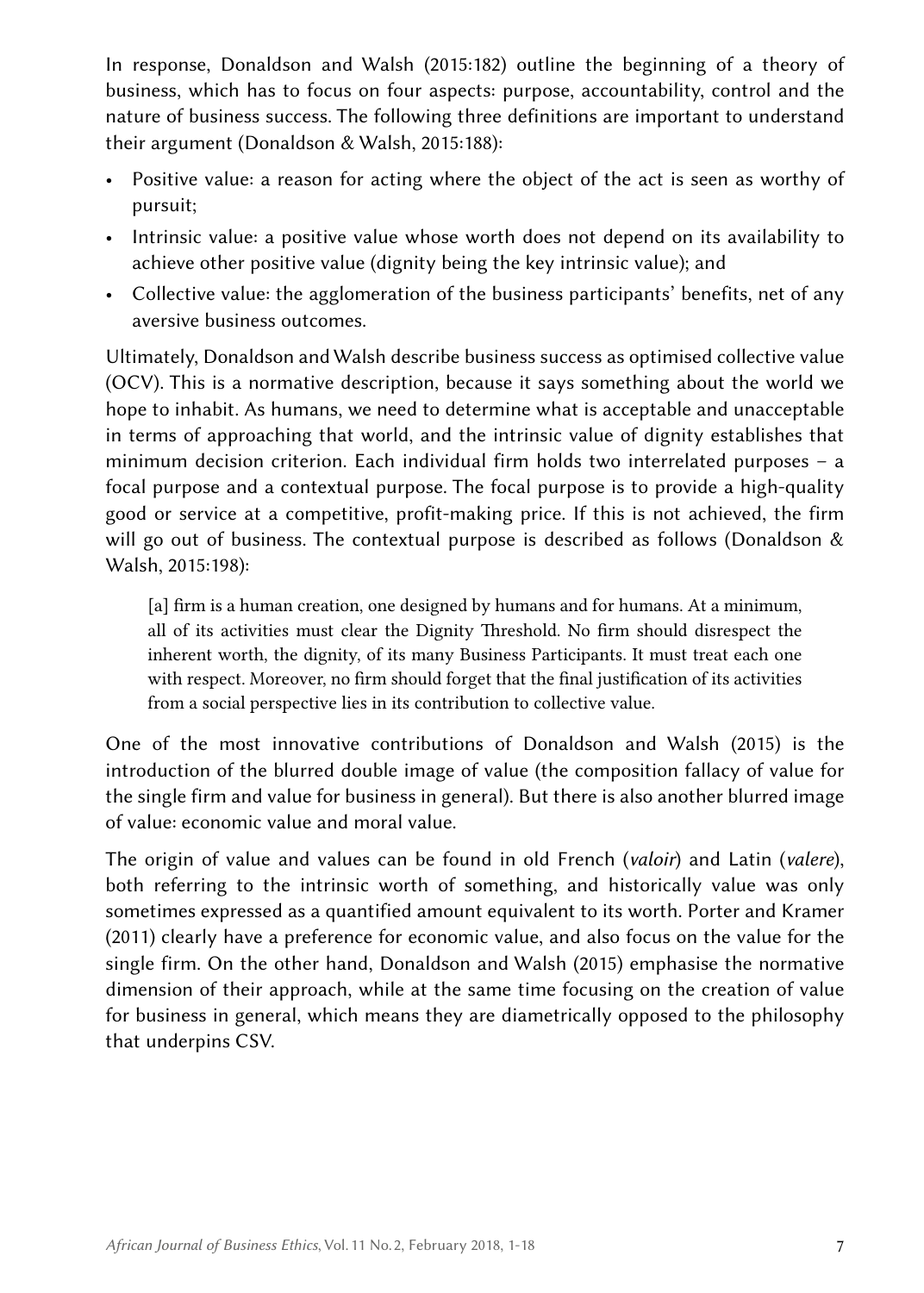

Figure 1: Plotting creating shared value (CSV) and optimised collective value (OCV)

It would be too crude to place Porter and Kramer (2011) and Donaldson and Walsh (2015) squarely in opposing camps by arguing that they support either the business case or the moral case. But it is clear that Porter and Kramer have a strong preference for the business case, and that the position of Donaldson and Walsh is the only one of the two that has a normative foundation. The next section will introduce the UN Global Compact and then explore how corporations reflect their preferences implicitly when they report on CR.

### 1.4 The United Nations Global Compact

In 1999, Kofi Annan, then secretary-general of the United Nations, introduced the concept of a global compact to multinational corporations gathered at the annual meeting of the World Economic Forum in Davos, Switzerland. He described the fragility of globalisation as follows (United Nations, 1999):

The spread of markets outpaces the ability of societies and their political systems to adjust to them, let alone to guide the course they take. History teaches us that such an imbalance between the economic, social and political realms can never be sustained for very long.

The response from the business sector was so encouraging that the concept was formalised approximately 18 months later, when the Global Compact was launched on 26 July 2000 at the UN Headquarters in New York.2 The launch took place a mere seven months after the infamous 'Battle for Seattle', where violent anti-globalisation protests broke out at the ministerial Conference of the World Trade Organisation. Against a backdrop of frequently strained relations, the launch of the Global Compact signalled a "new era of cooperation" between the business community and the UN (Rasche & Kell,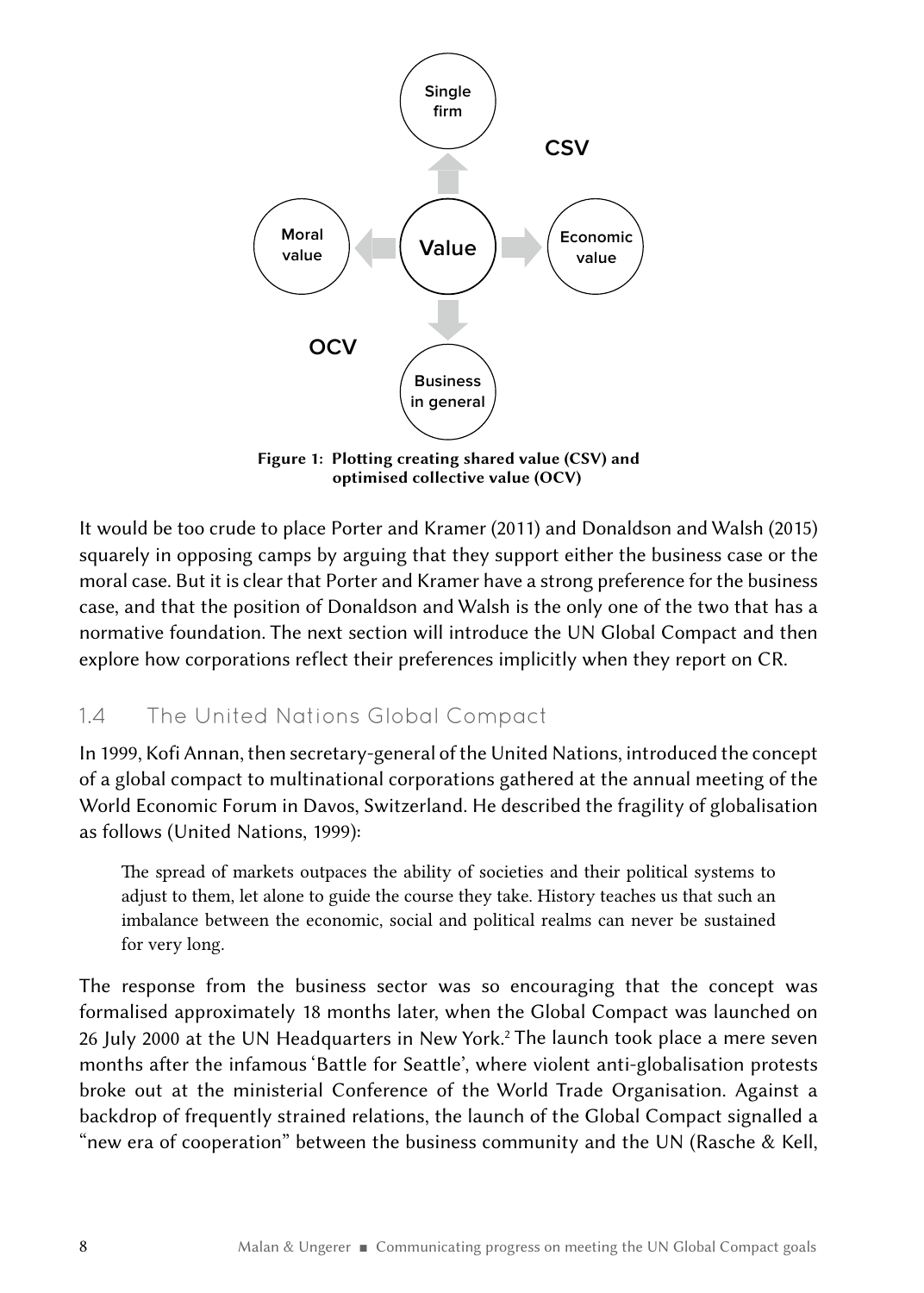2010:3). According to Rasche and Kell (2010:3), the Global Compact was "the creative answer to the many unaddressed governance gaps which deteriorated as a result of the worldwide expansion of value and supply chains".

A strategy note from the United Nations, drawn up by former executive director of the UN Global Compact Georg Kell (2013) in preparation for the Davos speech of Annan, acknowledges that UN values and principles in the areas of labour standards, human rights and environmental principles have become important points of reference for individual corporations and global debates. The note proposes "that the Secretary General challenge the international business community to support, advocate and implement a framework of universal standards for business to use as benchmarks against which their internal codes of conduct and behaviour can be judged" (United Nations, 1998:2). The note identified a number of potential gains from the initiative. These included the incorporation of UN reference points into corporate mission statements and operations; the strengthening of the secretary-general's leadership role in the evolving issue of UN relations with business; and the development of a broader case for balancing global governance in favour of developmental, social and environmental concerns (United Nations, 1998:3).

The UN summed up its potential target market in a brutally honest way at this early stage, and the organisation should be commended for placing this information in the public domain. The note identified four types of corporations that were likely to support the initiative (some corporations are mentioned by name): the types are referred to as soft targets; free riders; corporations that would like to expand markets or reduce risk; and, finally, consulting organisations.3

Today, the UN Global Compact is the world's largest voluntary corporate citizenship initiative with approximately 9 000 business and 3 000 non-business signatories. It used to describe itself as "a strategic policy initiative for businesses that are committed to aligning their operations and strategies with ten universally accepted principles in the areas of human rights, [labour](http://www.unglobalcompact.org/AboutTheGC/TheTenPrinciples/labour.html), environment and anti-corruption",<sup>4</sup> but more recently it has used a description more closely aligned with the Sustainable Development Goals (SDGs): "We are a voluntary initiative based on CEO commitments to implement universal sustainability principles and to take steps to support UN goals".5

The 10 principles were derived from the Universal Declaration of Human Rights, the International Labour Organization's Declaration on Fundamental Principles and Rights at Work, the Rio Declaration on Environment and Development, and the United Nations Convention against Corruption.

The 10 UN Global Compact principles are displayed in Table 2.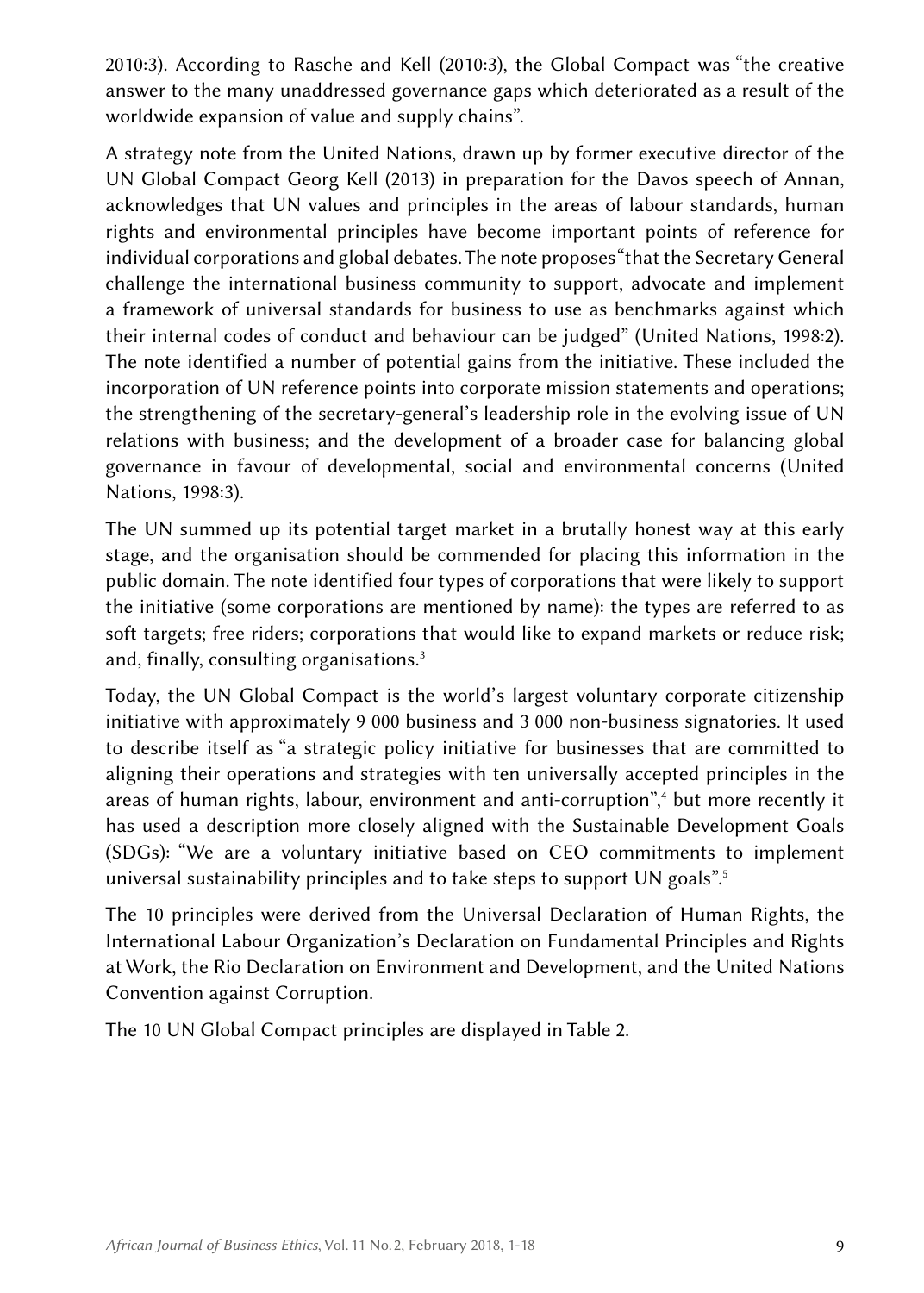| Area                           | <b>Principles</b> |                                                                                                                             |  |  |
|--------------------------------|-------------------|-----------------------------------------------------------------------------------------------------------------------------|--|--|
|                                | $\mathbf{1}$      | Businesses should support and respect the protection of internationally<br>proclaimed human rights.                         |  |  |
| Human rights                   | 2.                | Businesses should make sure that they are not complicit in human<br>rights abuses.                                          |  |  |
|                                | 3.                | Businesses should uphold the freedom of association and the effective<br>recognition of the right to collective bargaining. |  |  |
| Labour standards               | 4.                | Businesses should support the elimination of all forms of forced and<br>compulsory labour.                                  |  |  |
|                                | 5.                | Businesses should support the effective abolition of child labour.                                                          |  |  |
|                                | 6.                | Businesses should support the elimination of discrimination in respect<br>of employment and occupation.                     |  |  |
|                                | 7.                | Businesses should support a precautionary approach to environmental<br>challenges.                                          |  |  |
| <b>Environmental standards</b> | 8.                | Businesses should undertake initiatives to promote greater<br>environmental responsibility.                                 |  |  |
|                                | 9.                | Businesses should encourage the development and diffusion<br>of environmentally friendly technologies.                      |  |  |
| Anti-corruption                | 10 <sub>1</sub>   | Businesses should work against corruption in all its forms, including<br>extortion and bribery.                             |  |  |

Companies that join the UN Global Compact are expected to fulfil certain requirements.<sup>6</sup> The communication on progress (COP) is one of the most important tools for signatories to report on how they have supported the 10 principles. The UN Global Compact rule requires new participants to submit their first COP one year after joining the initiative, and thereafter on an annual basis.<sup>7</sup> The way in which the COP system is administered – specifically with regard to the threat of expulsion for non-submission – has created the impression among some stakeholders that the UN Global Compact is a compliancebased system. Although the COP system is there to provide some consistency and accountability, the UN Global Compact as a whole should not be viewed as a compliancebased initiative. In the words of Kell:8

The Compact never pretended to [be a compliance-based institution], nor was it designed as one. The fact that some observers continue to criticize the Compact for something it never pretended to be is remarkable. Ever since the inaugural launch on 26 July 2000, we have been very clear that the Compact is about learning, dialogue and partnerships. The UN does not endorse companies or their performance. Rather, it seeks to promote collaborative efforts, transparency and public accountability.

The COP remains a subjective account, even if verified externally, but does provide useful insight into activities of UN Global Compact signatories, and is probably the most important way in which external stakeholders can assess the performance of a participating corporation. It also provides a useful glimpse into corporate views on CR and underlying, implicit philosophies. This will be explored in the next section.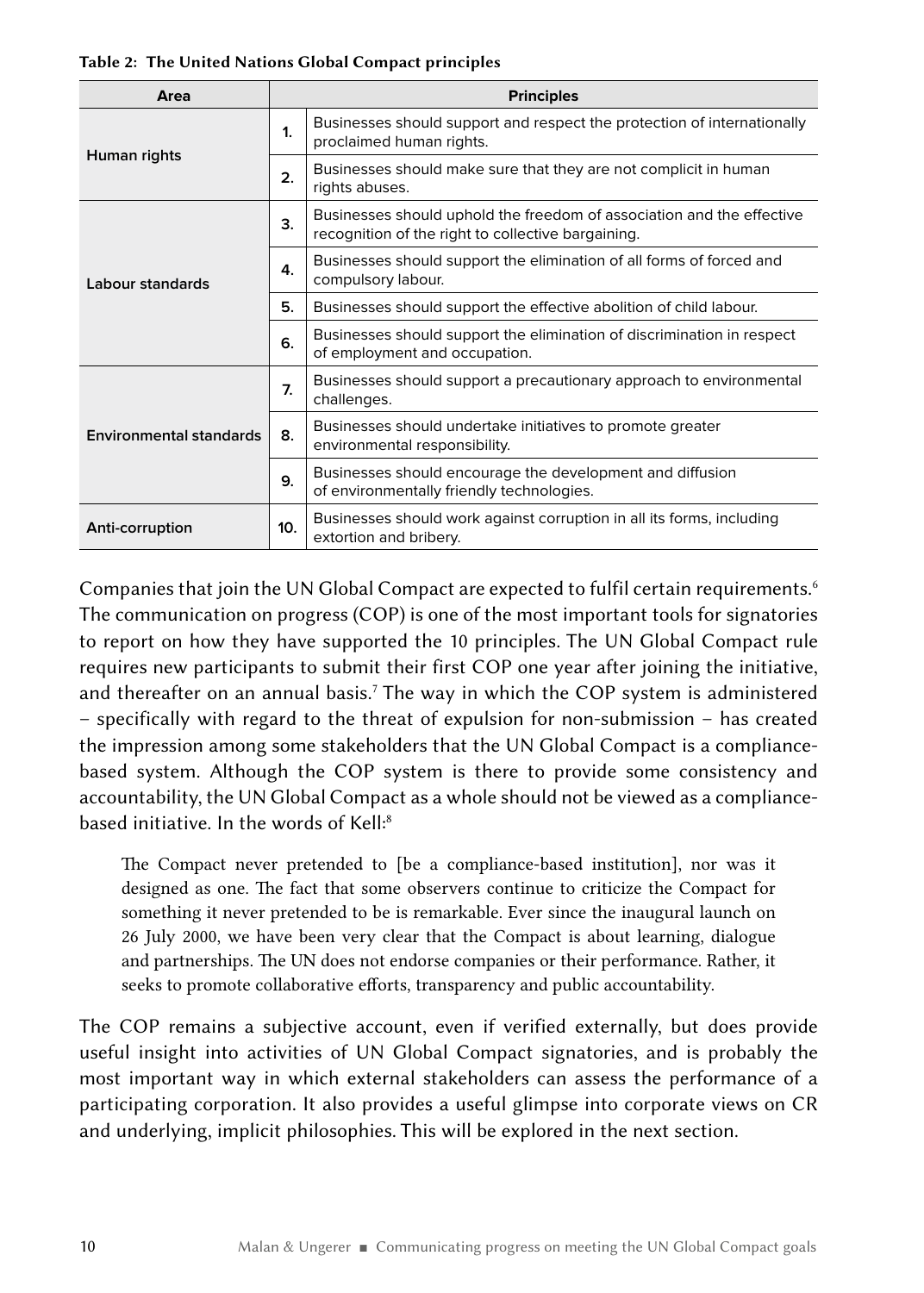## 2. An analysis of South African communications on progress

This section examines the extent to which South African corporations that are active participants in the UN Global Compact emphasise either the business case or the moral case when implementing, and communicating on, the 10 principles of the UN Global Compact. In order to do this, the COPs of all active South African corporations were assessed.9 The corporations that were included in the analysis were: Altron, AngloGold Ashanti, Barloworld, Coca-Cola Sabco, Deloitte, Edcon, Eskom, Exxaro, FirstRand, Gold Fields, Impala Platinum, Mondi, Nedbank, Pick n Pay, Richards Bay Coal Terminal, Sanlam, Sappi, Sasol and Unilever. These 19 corporations represent the total population of South African corporations that were active in the UN Global Compact at the time of writing.<sup>10</sup>

The purpose of the exercise was to analyse the level of public reporting. There were some instances where companies either provided a Global Reporting Initiative (GRI) table or links to external websites in their COP submission, referencing sources not uploaded on the UN Global Compact website. In these cases, the external sources were also included in the assessment.

As expected, it was a difficult task to measure the qualitative value of certain statements. Companies tended to have markedly different strategies for addressing the different areas. For environment, many companies had a business-centred strategy, given that improvements in energy efficiency have financial benefits. For human rights, such as the prohibition of child labour, it was more likely that companies would approach these issues from a moral perspective.

In general, corporations tended to focus on universal values and commitments with less emphasis on local flexibility. Companies did, however, place great emphasis on compliance with local legislation. This was understandable in the South African context where there are specific commitments to labour laws and black economic empowerment obligations. Hamann, Agbazue, Kapelus and Hein (2005) discuss the challenges that are specific to South Africa with regard to universal corporate governance standards. They mention the historical legacy of poverty and inequality, distrust of corporations, and accusations of 'greenwashing', the existence of home-grown and disparate conceptions of CSR, the role of the state, and specific issues related to small and medium enterprises as some of the South African peculiarities and complexities that demonstrate how difficult it is for a global standard to add value at the local level (Hamann *et al*., 2005:3). Although their discussion is aimed specifically at the International Organization for Standardization (ISO), it can also be applied to concerns about the UN Global Compact (Hamann *et al*., 2005:16):

There is the danger that [a global] standard will contribute to an emphasis on a formalized set of universal norms and practices that represent the lowest common denominator in the international debate. The true test for the standard will not only be its ability and flexibility in allowing for the innovation, creativity, and responsiveness necessary to meet national or local challenges and priorities, but to actively encourage such context-specific approaches to CSR.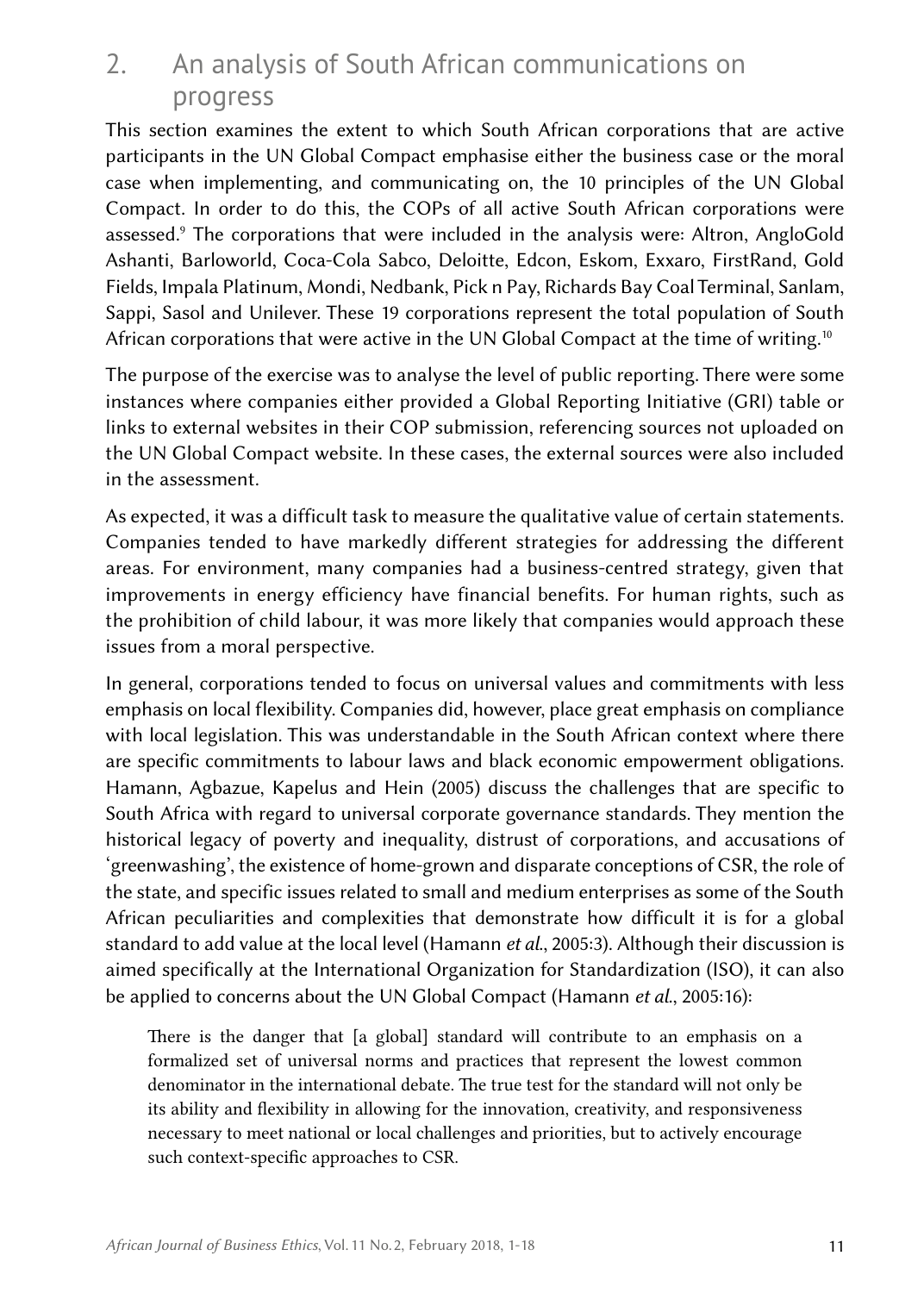# 3. Description of study population

The 19 active South African corporations that formed part of this investigation have been involved with the UN Global Compact for a substantial amount of time. Almost 80 per cent of the South African signatories have been participants for more than five years, while the rest have all been signatories for between one and five years. Detailed information on all signatories, including the date of joining, level of participation and nature of communication can be found at www.unglobalcompact.org.

The UN Global Compact makes a distinction between three different levels: learner, active and advanced. The differentiation programme<sup>11</sup> is based on a self-assessment in terms of the levels of disclosure as well as the implementation of the 10 principles. Sixty-eight per cent of the South African corporations indicated that they were at the active level. The active level is reserved for participants that fulfil all the minimum COP requirements, including addressing all four areas under investigation and communicating directly with stakeholders.<sup>12</sup>

Twenty-one per cent of the assessed corporations indicated that they were at the advanced level, which is reserved for corporations that strive to be top performers. These corporations declared that they had adopted, and reported on, best practices in sustainability governance and management, with specific reference to some of the UN Global Compact initiatives, such as the Blueprint for Corporate Sustainability Leadership and the UN Global Compact Management Model. The corporations which indicated that they had reached this level were Unilever, Sasol, Mondi and Eskom. In terms of organisation type, publicly listed companies dominated the South African sample (63 per cent), followed by private companies (26 per cent), one subsidiary (Unilever) and one state-owned company (Eskom). Large corporations dominated the sample, with 74 per cent having more than 10 000 employees, and 63 per cent having had a turnover of more than \$5 billion in the last financial year.

# 4. Methodology and results

The methodology of narrative analysis was applied. The COPs were assessed on the basis of their emphasis on either the business case or the moral case; on either the global or the local context; and either performance or conformance aspects of governance. Finally, a general assessment was made of whether the COPs were mainly a public relations exercise; mainly a compliance exercise; or whether a clear commitment to the principles of the UN Global Compact was demonstrated.

The assessment was done on the basis of an analysis of both the CEO statement and the COP itself. In all cases a four-point Likert scale was applied. Table 3 illustrates that the vast majority of companies used the business case to motivate their support for corporate responsibility. The one exception to this was Exxaro, which placed a very strong emphasis on the moral case. Exxaro explained its support for the UN Global Compact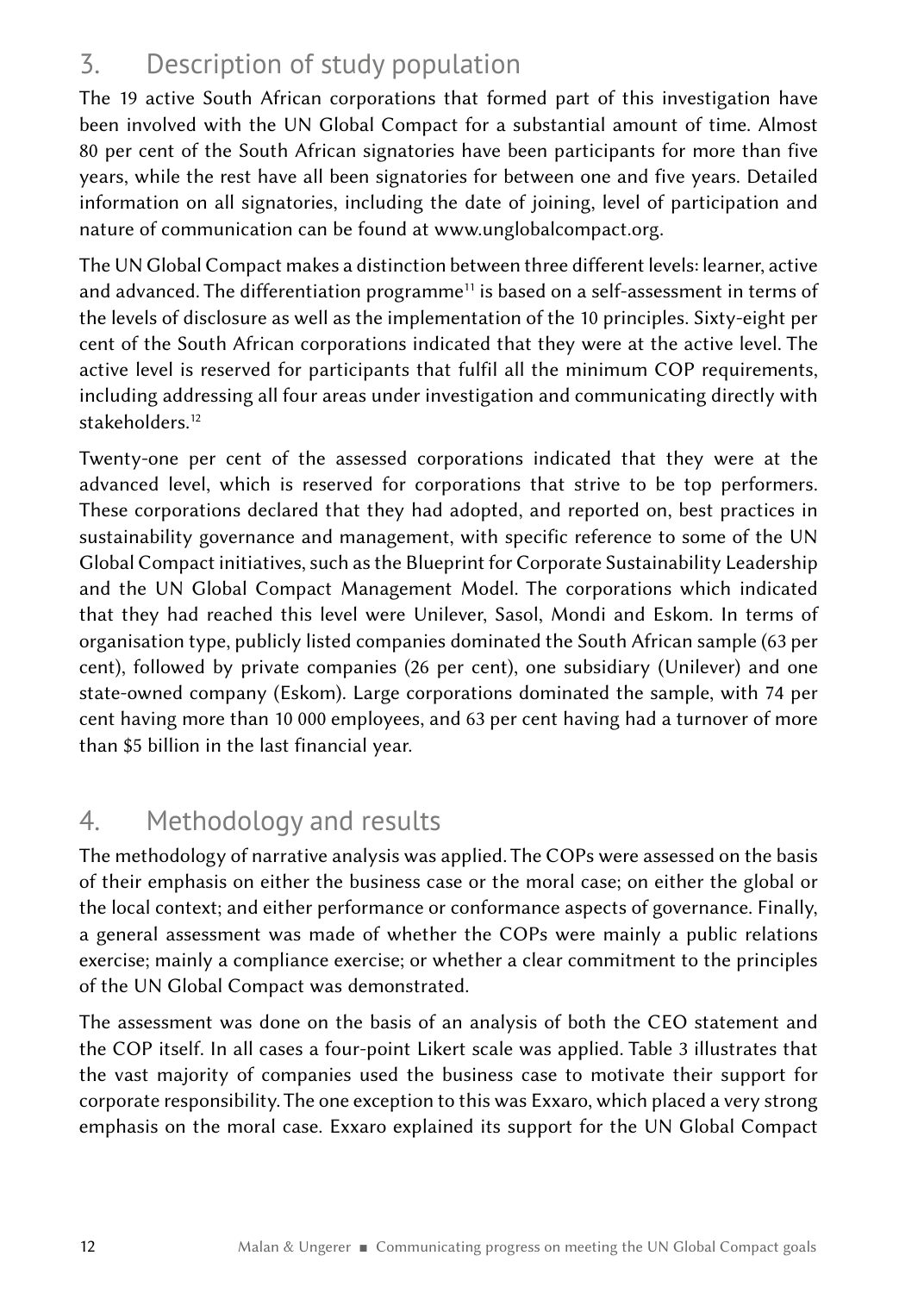as a "logical progression in our ongoing commitment to sustainability, given our shared goals and focus on universal values".13 The corporations that focused most strongly on the business case were Altron, Eskom, FirstRand and Sappi.

|                |  | Table 3: Corporate preference for business case or moral case in terms of corporate |  |  |
|----------------|--|-------------------------------------------------------------------------------------|--|--|
| responsibility |  |                                                                                     |  |  |

| Category                  | <b>Percentage of companies</b> |
|---------------------------|--------------------------------|
| Very strong business case | 21                             |
| Emphasis on business case | 74                             |
| Emphasis on moral case    |                                |
| Very strong moral case    | h                              |

The acknowledgement of global and local complexities was assessed, and the results are displayed in Table 4.

Table 4: Emphasis on global or local context

| Category                                                                                                       | <b>Percentage of companies</b> |
|----------------------------------------------------------------------------------------------------------------|--------------------------------|
| Very strong emphasis on global/universal values; little or no room for<br>local flexibility                    | O                              |
| Strong emphasis on global/universal values; clear acknowledgement<br>of need for local flexibility             | 68                             |
| Strong emphasis on need for local flexibility; clear acknowledgement<br>of global/universal values             | 32                             |
| Very strong emphasis on need for local flexibility; little or no<br>acknowledgement of global/universal values | O                              |

The governance focus of the COPs was analysed to assess the relative importance attached to the two main components of governance as explained in the classical definition of governance: the system by which corporations are directed (performance) and controlled (conformance). Globally there has been a shift from conformance to performance, with the United States still a notable exception owing to its strong culture of legal regulation. With the inclusive, stakeholder-based approach of the South African King Reports, which also emphasise a balanced approach to governance, it was expected that performance would be the main emphasis. The results are displayed in Table 5.

Table 5: Analysis of governance focus

| Category                       | <b>Percentage of companies</b> |
|--------------------------------|--------------------------------|
| Exclusive focus on performance | 21                             |
| Emphasis on performance        | 53                             |
| Emphasis on conformance        | 26                             |
| Exclusive focus on conformance |                                |

Finally, an overall assessment of the COPs was performed and the results are displayed in Table 6. Eskom was the only corporation that attained a best practice assessment.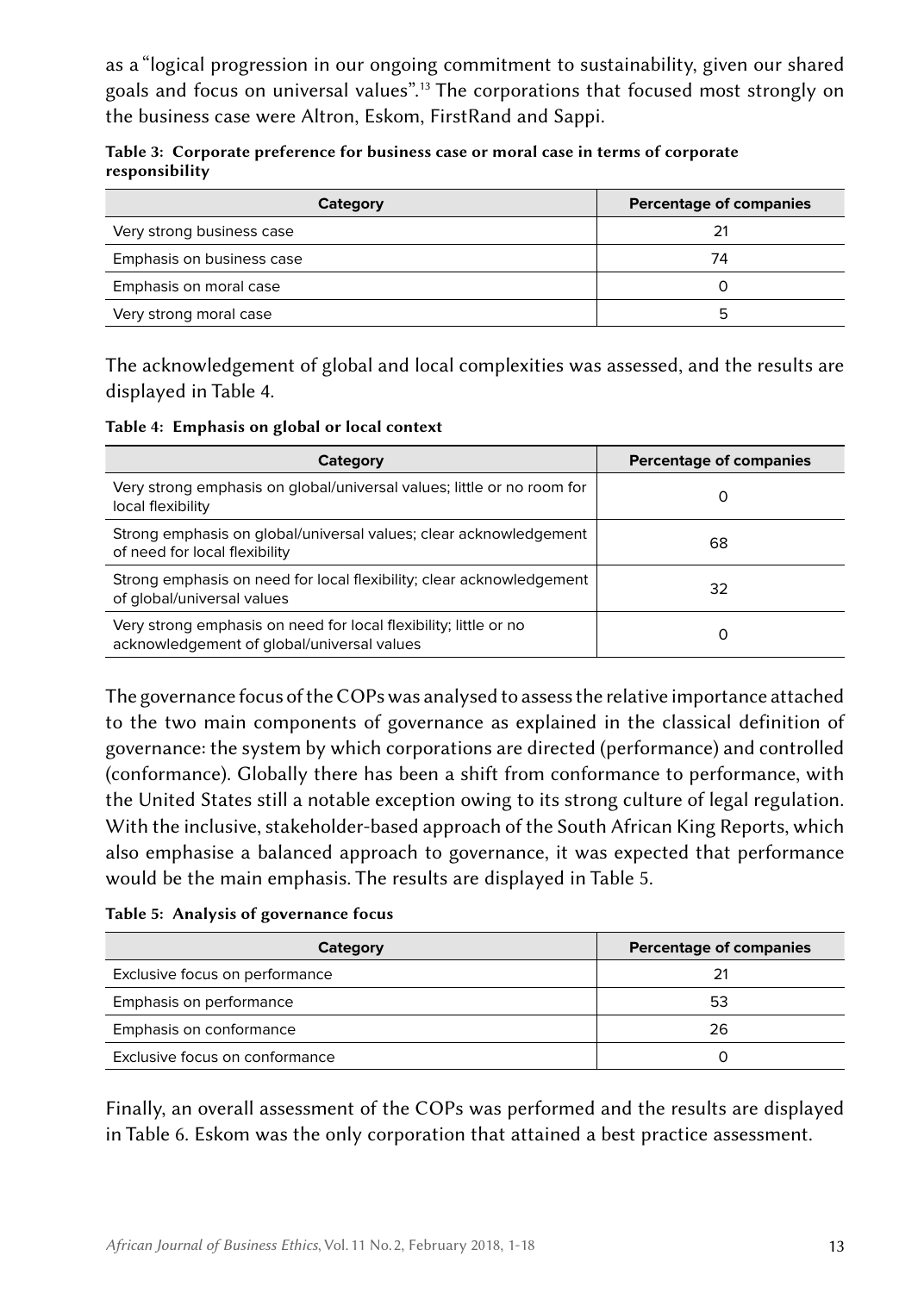#### Table 6: Overall assessment of COP

| Category                                                        | <b>Percentage of companies</b> |
|-----------------------------------------------------------------|--------------------------------|
| Mainly public relations                                         | 21                             |
| Mainly UN Global Compact compliance                             | 74                             |
| Clear commitment to UN Global Compact                           |                                |
| Clear commitment to UN Global Compact, example of best practice | h                              |

It is significant to note the good performance of Eskom, one of South Africa's most controversial corporations. As the national electricity utility, the corporation has been under scrutiny for underperformance over the past few years. The fact that Eskom's electricity generation is still largely dependent on high-polluting coal power stations does not improve its image from an environmental perspective. The reason for Eskom's good performance in this assessment can therefore be found either in the positive view that the corporation made honest disclosures and a sincere attempt to improve performance, or in the cynical view that the corporation may be guilty of blue washing.

The critical question is: To what extent were the disclosures that were made accurate and made in good faith? In his introduction to the COP, then CEO of Eskom Brian Dames states: "We are confident that we are setting the utility up for success; that our organisation is becoming financially sustainable" (Eskom, 2012:2). In the same document, the chairman of Eskom, Zola Tsotsi, states: "At a time when global economic uncertainty is forcing many companies to curtail operations and limit growth, Eskom is hard at work on one of the largest capital expansion programmes in South Africa's history" (Eskom, 2012:1). Yet, barely a year later Eskom had to accept a R250 billion bailout package from the South African government,<sup>14</sup> the CEO resigned (for "personal reasons"<sup>15</sup>), the promised capital expansion was far behind schedule, and the pressure on the national electricity grid was such that frequent countrywide rolling blackouts were required. More recently, Eskom was also implicated in a report on state capture issued by the South African Public Protector. The purpose here is not to provide a detailed case study of Eskom. It is also not the intention to assess whether the corporation deserves its top position in terms of this assessment, or whether the advanced status according to the UN Global Compact differentiation programme is justified. However, it does underscore the fact that publicly available reports remain just that – publicly available *reports*.

### 5. Conclusion

The purpose of business is and will remain a matter of dispute. Debates will continue within both academic and practitioner environments, and in the long term will be influenced more by a systemic focus than an organisational behaviour focus. Preferences for a normative approach can be articulated convincingly and consistently, but cannot be grounded empirically. There is no empirical proof that a normative approach is better.

It is too early to gauge the impact that the development of a theory of business will have on this debate. The one advantage that is offered by the early research offerings, which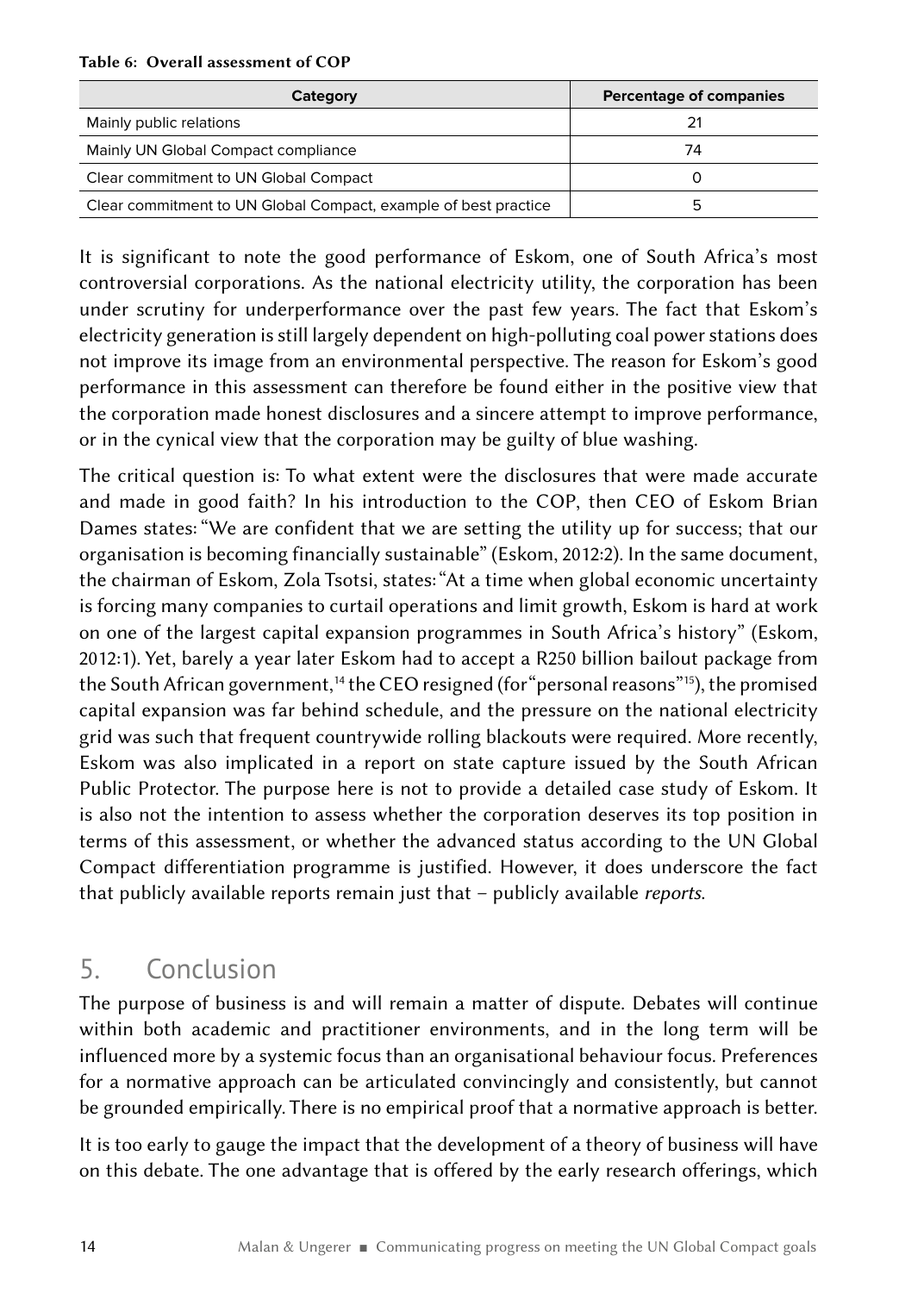is also present in integrative social contracts theory, is that the proposed theory has both normative and empirical relevance (Donaldson & Walsh, 2015:182).

The main empirical findings presented in this article are that almost all South African signatories to the United Nations Global Compact emphasised the business case in their communications on progress (COPs) and that the majority of corporations also focused on the global picture rather than on local complexities. Although not part of the research performed here, it would be fair to state that it is very likely that the majority of these corporations (if not all of them) will be familiar with creating shared value (CSV), but not with optimised collective value (OCV), and – if given an immediate choice – would prefer the first to the second.

The empirical findings discussed here are illuminating and somewhat disillusioning and – if subsequent research proves these preferences to be present at the global level as well, which is very likely – it will indicate an uphill battle ahead for those who argue in favour of a normative approach. Such an indication will be no surprise, but the conceptual framework provided by the proposed theory of business could make this battle slightly easier.

#### Ethical approval

This article does not contain any studies with human participants or animals performed by any of the authors.

### References

- Carroll, A., Lipartito, K., Post, J., Werhane, P. & Goodpaster, K. (2012). *Corporate responsibility: The American experience.* Cambridge: Cambridge University Press.<https://doi.org/10.1017/CBO9781139108041>
- Crane, A., Palazzo, G., Spence, L.J. & Matten, D. (2014). Contesting the value of "Creating Shared Value". *California Management Review*, 56(2):130‑153.<https://doi.org/10.1525/cmr.2014.56.2.130>
- Donaldson, T. & Dunfee, T. (1994). Toward a unified conception of business ethics: Integrative Social Contracts Theory. *Academy of Management Review*, 19(2):252‑284. <https://doi.org/10.2307/258705>
- Donaldson, T. & Dunfee, T. (1999). *Ties that bind: A social contracts approach to business ethics*. Boston: Harvard University Press.
- Donaldson, T. & Walsh, J. (2015). *Toward a theory of business. Research in Organizational Behavior*, 35:181-207. <https://doi.org/10.1016/j.riob.2015.10.002>
- Eskom. (2012). *Advanced Communication on Progress 2012*. Eskom, Johannesburg.
- Friedman, M. (2002). The social responsibility of business is to increase its profits. In: T. Donaldson, P.  Werhane & M.  Cording (eds.), *Ethical issues in business: A philosophical approach*. Seventh edition. New Jersey: Prentice Hall. 33‑38.
- Hamann, R., Agbazue, T., Kapelus, P. & Hein, A. (2005). Universalizing corporate social responsibility? South African challenges to the International Organization for Standardization's new social responsibility standard. *Business and Society Review*, 110(1):1‑19.<https://doi.org/10.1111/j.0045-3609.2005.00001.x>
- Kell, G. (2013). Former Executive Director of the UN Global Compact. New York: Personal interview, 5 August.
- Malan, D. (2016). Corporate support for the SDGs: A South African perspective. *The Journal of Corporate Citizenship*, 64(December):98‑21. <https://doi.org/10.9774/GLEAF.4700.2016.de.00011>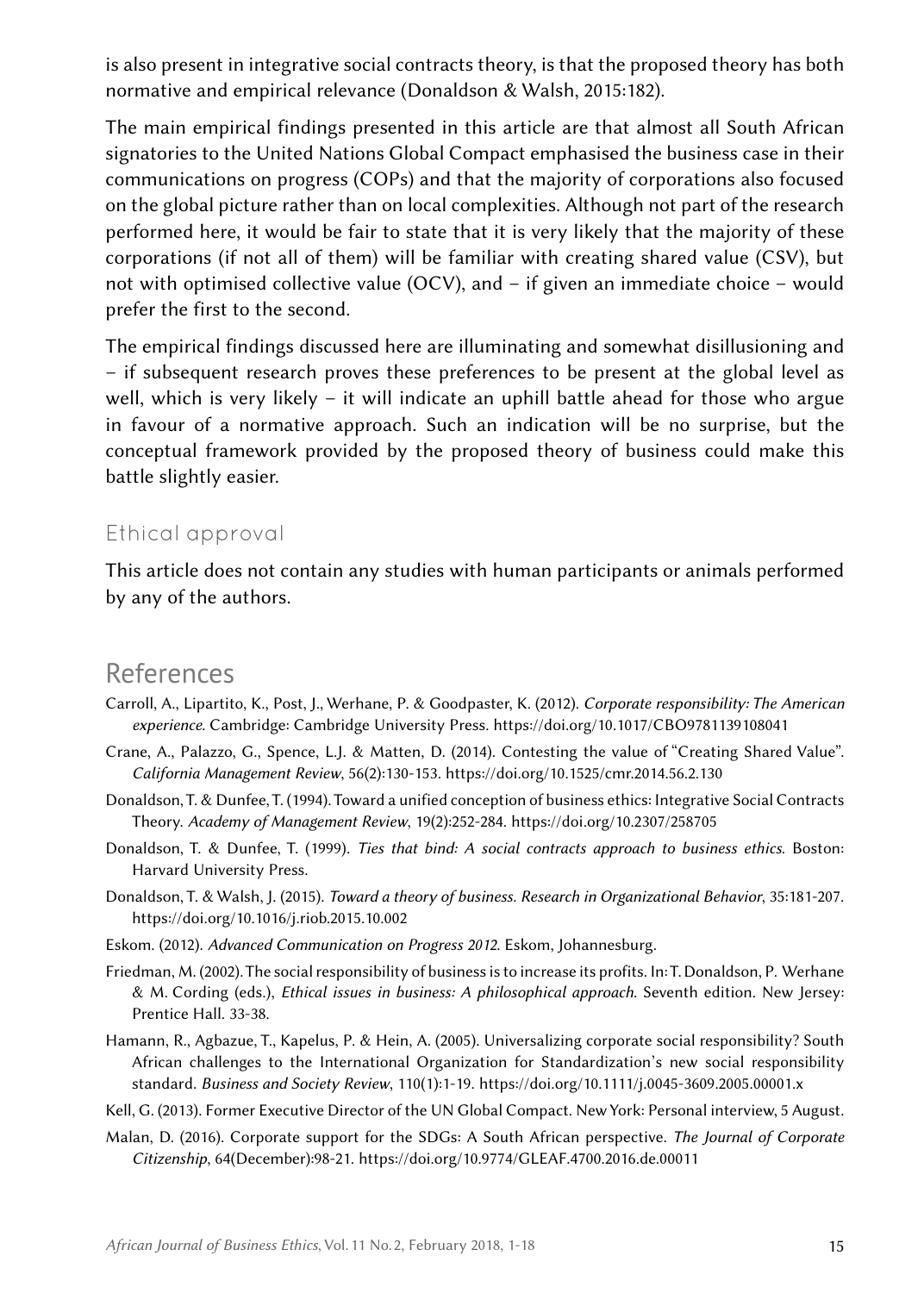Porter, M. & Kramer, M. (2011). Creating shared value. *Harvard Business Review* (HBR Reprint R1101C):1‑17.

- Porter, M. & Kramer, M. (2014). A response to Andrew Crane et al's article by Michael E. Porter and Mark R. Kramer. *California Business Review*, 56(2):149‑151.
- Rasche, A. & Kell, G. (2010). *The United Nations Global Compact: Achievements, trends and challenges*. New York: Cambridge University Press.<https://doi.org/10.1017/CBO9780511762642>
- Smith, N. & Lenssen, G. (eds.) (2009). *Mainstreaming Corporate Responsibility*. Chichester: John Wiley & Sons.

*The Economist*. (2005). The good company: A survey of corporate social responsibility, 22 January.

- *The Economist*. (2008). Just good business: A special report on corporate social responsibility, 19 January.
- United Nations. (1998). *Linking universal values with the global reach of business Strategy note for Davos speech (summary)*. [https://www.unglobalcompact.org/docs/about\\_](https://www.unglobalcompact.org/docs/about_) the\_gc/GC\_Strategy\_note\_18Dec98. pdf [Accessed 14 December 2014].
- United Nations. (1999). *Secretary-general proposes Global Compact on human rights, labour, environment, in address to World Economic Forum in Davos*. [http://www.un.org/News/Press/docs/1999/19990201.](http://www.un.org/News/Press/docs/1999/19990201.sgsm6881.html) [sgsm6881.html](http://www.un.org/News/Press/docs/1999/19990201.sgsm6881.html) [Accessed 12 February 2017].
- Visser, W., Matten, D., Pohl, M. & Tolhurst, N. (2007). *The A to Z of Corporate Social Responsibility.* Chichester: John Wiley & Sons.
- Williams, O.F. (2008). Responsible corporate citizenship and the ideals of the United Nations Global Compact. In: O. Williams (ed.). *Peace through commerce: Responsible corporate citizenship and the ideals of the United Nations Global Compact*. Notre Dame: Notre Dame University Press. 431‑552.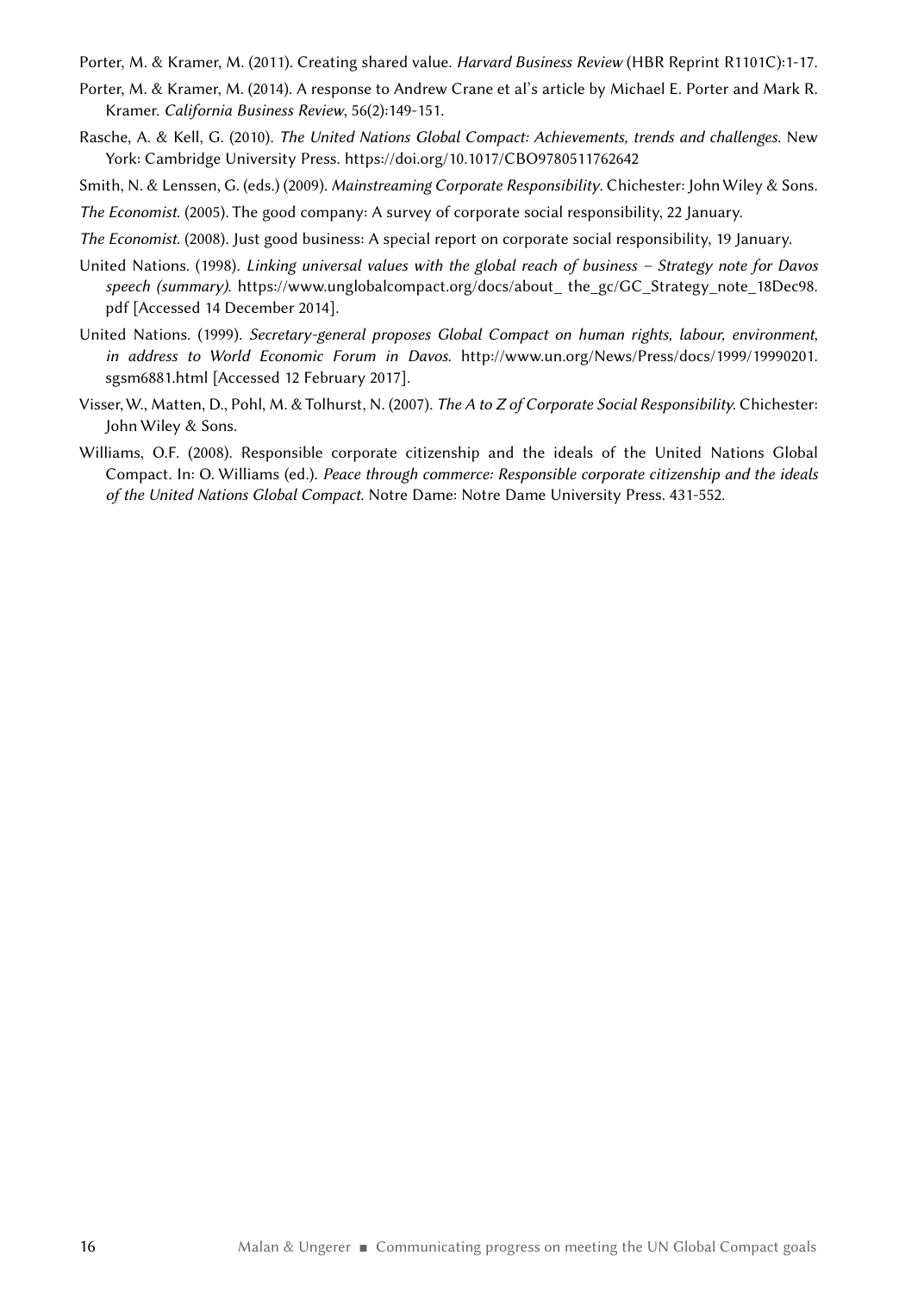### Endnotes

- 1. [http://us7.campaign-archive1.com/?u=95a3a559c205fcb6178629d7e&id=aa0a3091fb&e=8e](http://us7.campaign-archive1.com/?u=95a3a559c205fcb6178629d7e&id=aa0a3091fb&e=8e6c207732) [6c207732](http://us7.campaign-archive1.com/?u=95a3a559c205fcb6178629d7e&id=aa0a3091fb&e=8e6c207732), accessed 9 November 2016.
- 2. The Global Compact became the United Nations Global Compact in 2007, when the UN officially allowed its name to be attached to the initiative.
- 3. The different types are described as follows (United Nations, 1998:11‑12): soft target corporations are those forced to confront social responsibility in response to encounters with lobby groups (Shell, BP, Rio Tinto, Nike, McDonalds and Reebok are used as examples); free riders are corporations that see general image gain by associating themselves with UN values/ principles without necessarily having to confront the issues (Nokia and BMW are used as examples); corporations that can gain from specific UN activities in order to expand markets or reduce risks (ABB is the only example mentioned here); and consulting corporations (the 'big five' accounting firms are used as examples). These corporations are described as "enthusiastic supporters of almost all forms of social responsibility as this creates a new market for auditing".
- 4. [http://www.unglobalcompact.org/AboutTheGC/index.html,](http://www.unglobalcompact.org/AboutTheGC/index.html) accessed 7 February 2018.
- 5. [https://www.unglobalcompact.org/about,](https://www.unglobalcompact.org/about) accessed 15 March 2016.
- 6. These are: "[m]ake the Global Compact and its principles an integral part of business strategy, day-to-day operations and organisational culture; [i]ncorporate the Global Compact and its principles in the decision-making processes of the highest-level governance body (i.e. Board); [c]ontribute to broad development objectives (including the Millennium Development Goals) through partnerships; [i]ntegrate in the annual report (or in a similar public document, such as a sustainability report) a description of the ways in which the company implements the principles and supports broader development objectives (also known as the communication on progress or COP); and [a]dvance the Global Compact and the case for responsible business practices through advocacy and active outreach to peers, partners, clients, consumers and the public at large" [\(https://www.unglobalcompact.org/HowToParticipate/Business\\_](https://www.unglobalcompact.org/HowToParticipate/Business_Participation/index.html) [Participation/index.html](https://www.unglobalcompact.org/HowToParticipate/Business_Participation/index.html), accessed 18 December 2014).
- 7. [https://www.unglobalcompact.org/COP/cop\\_deadlines.html](https://www.unglobalcompact.org/COP/cop_deadlines.html), accessed 23 November 2014. Previously, signatories were given two years to submit their first COP.
- 8. <http://www.ethicalcorp.com/content.asp?ContentID=5898&newsletter=24>, accessed 13 May 2008.
- 9. The valuable contribution of a research assistant, Roan Snyman, is acknowledged.
- 10. Although the name of the Public Investment Corporation also appeared on the list of active signatories at the time, there was only a placeholder COP available and therefore it was excluded from the analysis.
- 11. [https://www.unglobalcompact.org/COP/differentiation\\_programme.html](https://www.unglobalcompact.org/COP/differentiation_programme.html), accessed 25 November 2014.
- 12. [https://www.unglobalcompact.org/COP/differentiation\\_programme.html](https://www.unglobalcompact.org/COP/differentiation_programme.html), accessed 25 November 2014.
- 13. Exxaro 2012 COP, p. 1.
- 14. [http://mg.co.za/article/2014-09-15-government-to-bail-out-eskom,](http://mg.co.za/article/2014-09-15-government-to-bail-out-eskom) accessed 7 February 2018.